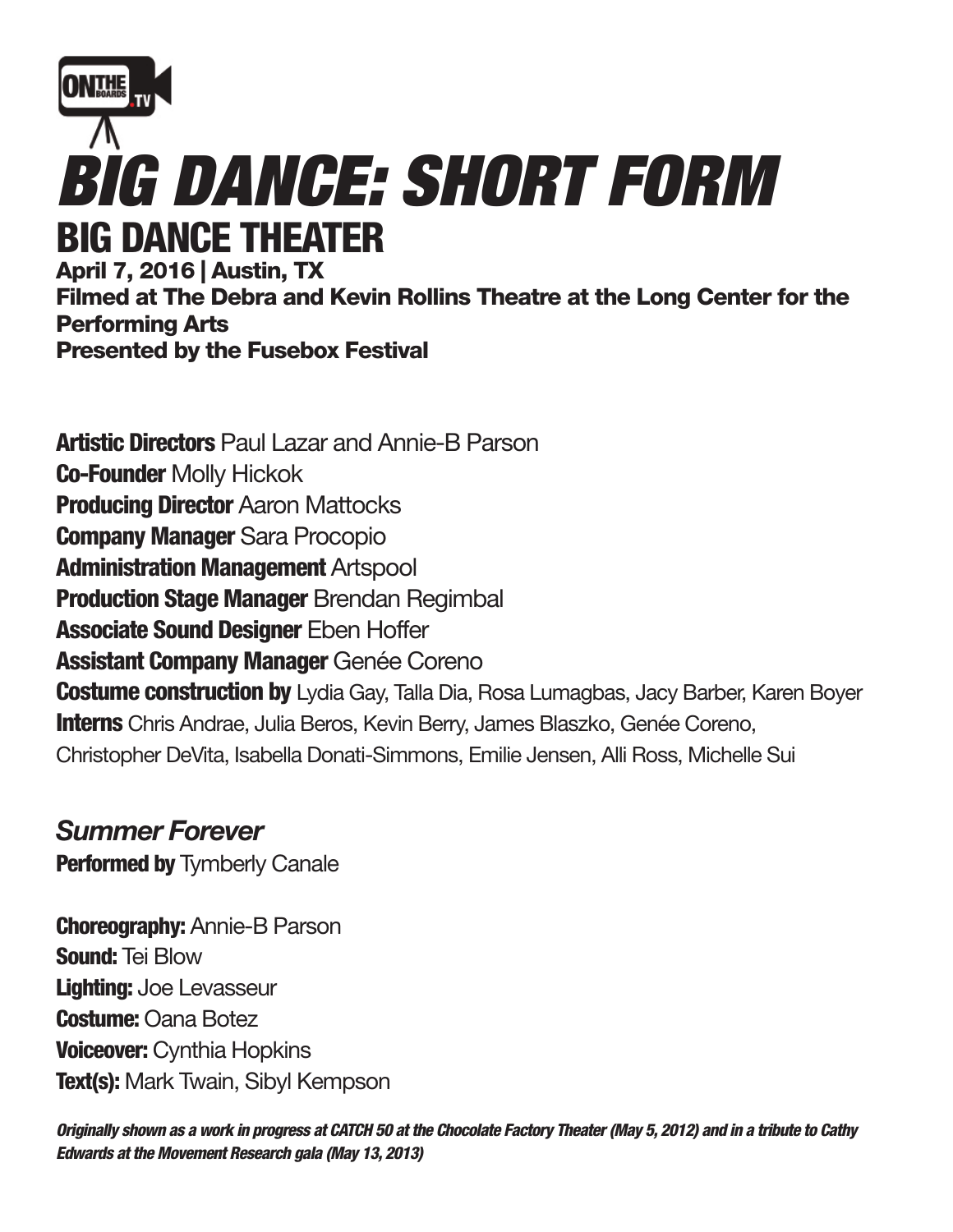*Short Ride Out (3): He Rides Out*

**Performed by Aaron Mattocks** 

Choreography: Annie-B Parson **Music:** Tei Blow and Eben Hoffer Lighting: Joe Levasseur **Costume: Oana Botez** 

Short Ride Out (3): He Rides Out *is the third in a trilogy of solos inspired by Stravinsky's* Concerto for Two Pianos, II. Notturno, *composed in 1935.* Short Ride Out (1) *was created for and performed by dancer Tricia Brouk at a work in progress showing at PS122's Dance Off (April 6, 2005).* Short Ride Out (2) *was created for and premiered by dancer Wendy Whelan at Linbury Studio Theatre, Royal Opera House, London (July 9, 2015).*

## *Resplendent Shimmering Topaz Waterfall*

Performed by Paul Lazar and Tymberly Canale

**Created by Annie-B Parson** Sound: Tei Blow Lighting: Joe Levasseur **Costumes:** Suzanne Bocanegra

*Based on page 79 of* Costume En Face*, notebook notations of work by Tatsumi Hijikata transcribed by his disciples.*

## *Goats*

**Performed by** Tymberly C nale, Elizabeth DeMent, Jennie Liu, Aaron Mattocks, and Enrico D. Wey

**Created by** Annie-B Parson and Paul Lazar **Sound:** Annie-B Parson and Tei Blow Additional Music: Brunk / Bert Vanden Berghe Lighting: Joe Levasseur Costumes: Oana Botez *Based on* Heidi *by Johanna Spyri (1881).*

*Originally commissioned by OtherShore (Sonja Kostich and Brandi Norton, artistic directors) in 2009.*